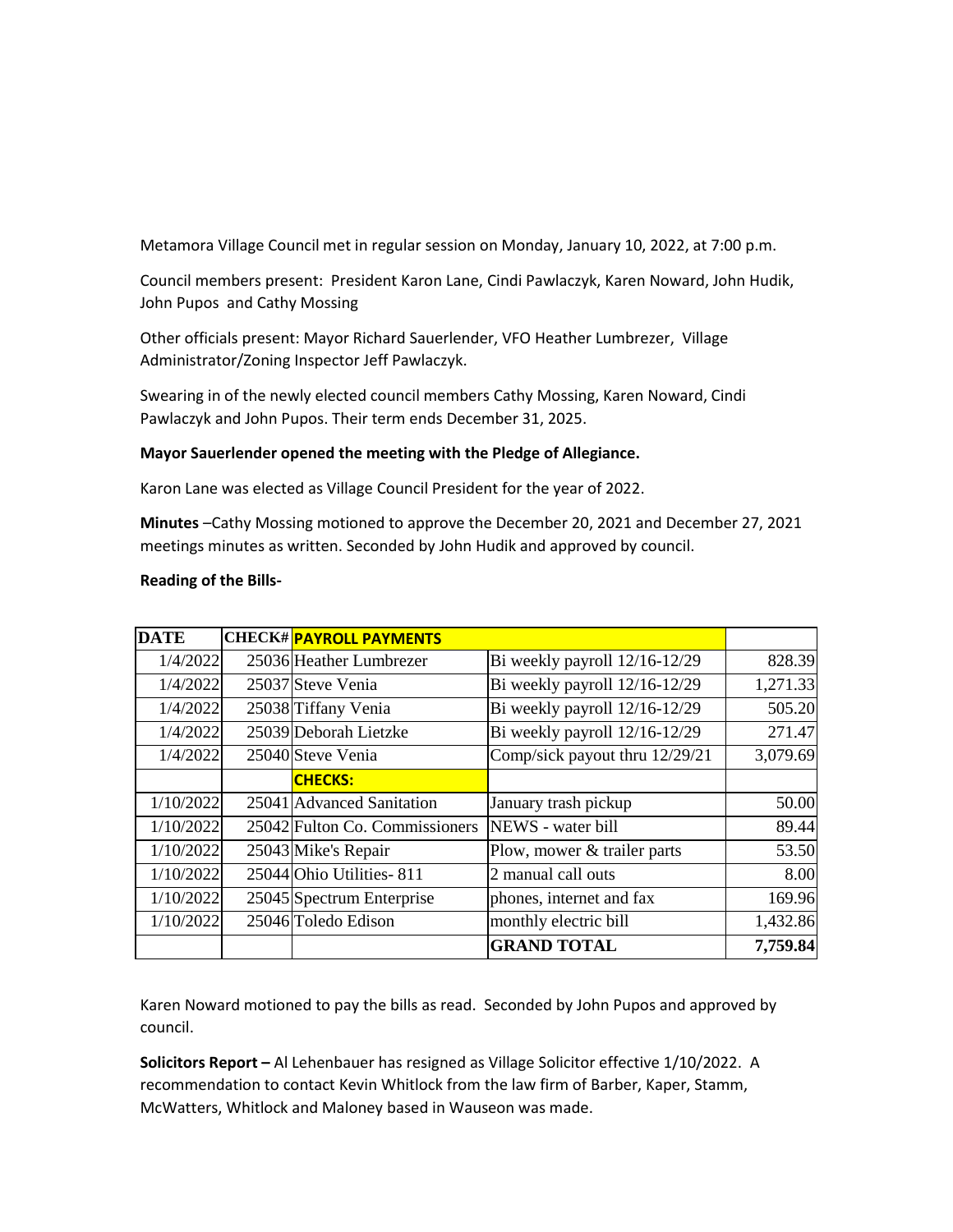Karon Lane motioned to contact Ken Whitlock about the Village Solicitor position. Seconded by Cathy Mossing and approved by council.

**Old Business** – The Mayor submitted names for the Planning Commission and Zoning Appeals Board. Planning Commission- Justin Kreischer, Cheryl Geer, Cathy Mossing, Mike Ehrsam and Rich Sauerlender. Zoning Appeals Board- Lynda Arquette, Rick Meiring, Nicki Loeffler, Karen Noward and Adam Vance. Bryce Young as the alternate for either committee. Cathy Mossing motioned to approve the selections for the Planning Commission and Zoning Appeals Board. Seconded by Karen Noward and approved by council.

Discussion about properties in the village that may need to be rezoned took place. Options are a conditional use permit (section 1157.07) or rezoning (section 1161) from residential to commercial. Will inform property owners on what to apply for to have their properties rezoned.

CT Consultants quoted us \$34,200.00 to map the sanitary sewer system digitally, perform investigative smoke test and make recommendation for future improvements. During extreme weather the village experiences Raised Hydraulic Grade Lines, the system's two pump stations run constantly and buildings within the village experience sanitary backup. Grant monies from the American Rescue Plan Act in the amount of \$63,688.64 will be used for these improvements. Karen Noward motioned that we enter into contract with CT Consultants to do the smoke testing and digital mapping. Seconded by Karon Lane and approved by council.

**New Business** – Cathy Mossing motioned to have Pasternak's tree service remove a broken limp from a tree hanging over the new fence at the park. Seconded by Karen Noward and approved by council.

Cathy Mossing motioned to enter into contract with NOW Control, LLC for 8 applications for mosquito control this summer, and any additional applications as needed. Seconded by Karen Noward and approved by council.

The Fulton County Commissioner reached out to the office to see if there were any properties in the village that we would like to have demolished. A list of possible properties was submitted.

**Fiscal Report** –The warranty for the 2021 John Deere gator is expiring. Karon Lane motioned to purchase the comprehensive Powergard Protection Plan for \$611.00 to extend the warranty for two additional years, expiring in February 2024. Seconded by Cathy Mossing and approved by council.

The maintenance job has been posted in The Village Reporter, Fulton County Expositor, and the Ohio jobs means. The position will be advertised through the week of January  $17<sup>th</sup>$ . Interviews to be scheduled for January 31<sup>st</sup>. We have received 2 resumes so far. Karen Noward and Cindi Pawlaczyk will abstain from interviewing due to a conflict of interest.